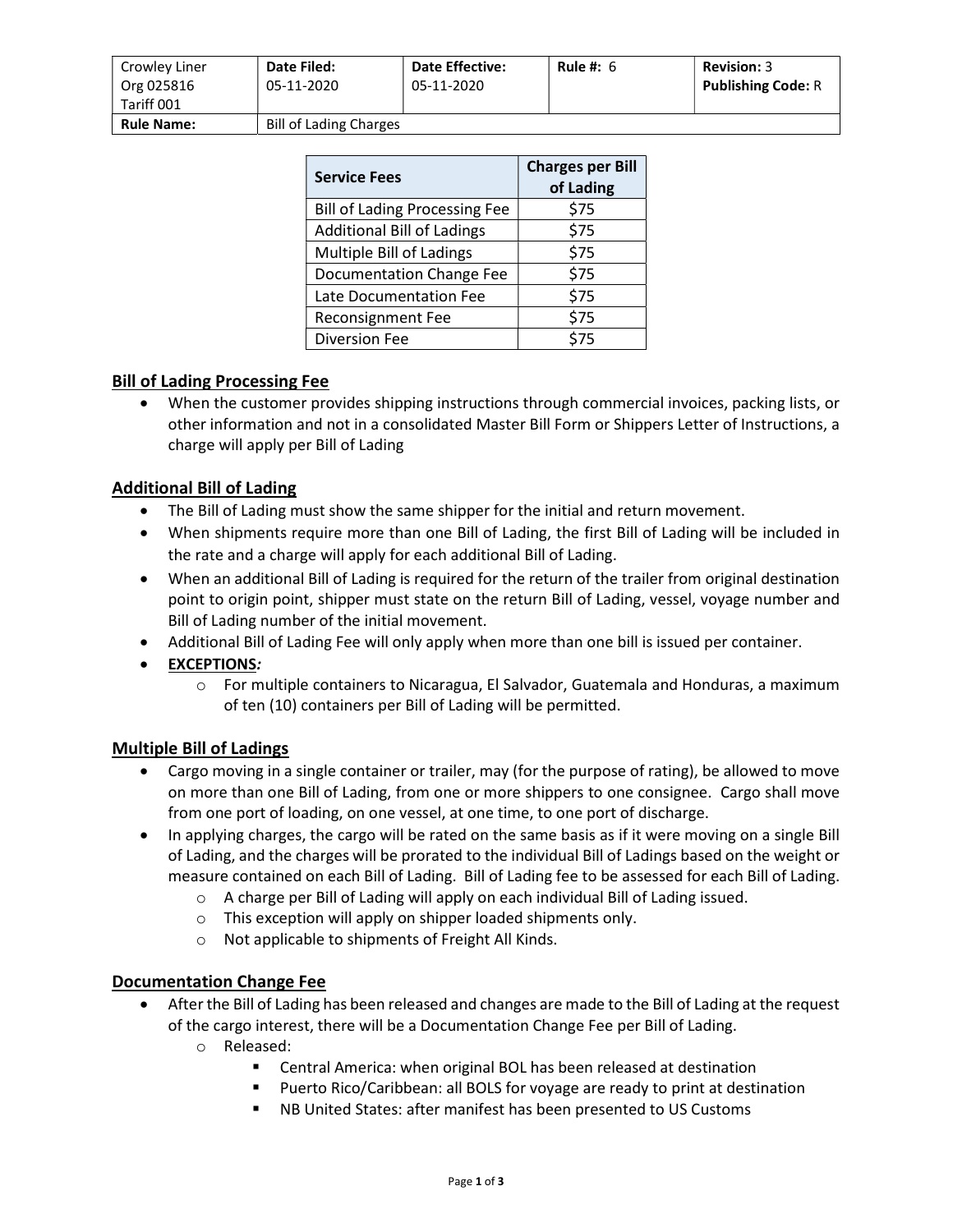| Crowley Liner<br>Org 025816<br>Tariff 001 | Date Filed:<br>05-11-2020     | <b>Date Effective:</b><br>05-11-2020 | Rule #: $6$ | <b>Revision: 3</b><br><b>Publishing Code: R</b> |
|-------------------------------------------|-------------------------------|--------------------------------------|-------------|-------------------------------------------------|
| <b>Rule Name:</b>                         | <b>Bill of Lading Charges</b> |                                      |             |                                                 |

- Charge will apply on all cargo imported or exported to/from the United States.
- If change to a document is due to a diversion or reconsignment this rule is not applicable.

# EXCEPTIONS:

- o Charge will not apply when commodity is used vehicles moving into the Dominican Republic.
	- o Charge will not apply on Northbound shipments from the Dominican Republic.
	- o Charge will not apply on first bill correction for Apparel and Refrigerated Cargo from Dominican Republic, Costa Rica, El Salvador, Guatemala, Haiti, Honduras, Nicaragua, and Panama.

## Late Documentation Fee

- When Southbound documents are received from cargo interest after documentation cut off time, a charge per Bill of Lading will apply.
- If the ITN (Internal Transaction Number) is received after the documentation cut-off, causing cargo to miss the sailing a \$150 per Container charge will be assessed on the Bill of Lading.
- Any demurrage charges incurred as a result will also be applicable.

## Reconsignment/ Diversion Fee

- Reconsignment is a change in the name or address of the Consignee, Order Party, or both, which does not involve a change in the port of physical destination under the contract of carriage.
- A request for the reconsignment or diversion of a shipment to effect a change in the name or address of a Consignor or Consignee, a change in the destination or place of delivery will be accepted subject to the following provisions:
	- o CONDITIONS:
		- Request for reconsignment or diversion must be made in writing to water carrier and the water carrier must be satisfied that the party making the request has the authority to do so. Conditional or qualified request for reconsignment or diversion will only be accomplished if shipment is in water carrier's possession. Reconsigment will not be billed for changes in the name or address of a consignor or consignee when corrections are made prior to the release of the bill(s) of lading.
		- A shipment which has been tendered for delivery may not thereafter be reconsigned or diverted but may be reshipped. A shipment may not be reconsigned, diverted, or reshipped in violation of an embargo.
		- Only entire shipments (not portions of shipments) may be reconsigned or diverted.
		- **EXT** Carrier will make diligent efforts to execute valid reconsignment or diversion orders, but will not be responsible if, despite such efforts, reconsignments or diversion is not affected.
		- Reconsignment or diversion in Puerto Rico, Virgin, Leeward or Winward Islands will be permitted only on shipments where the new destination or point of delivery is within the same basing point as the original billed destination or point of delivery. Requests to reconsign or divert shipments to destinations or points of delivery outside the original basing point will be handled only on a reshipment basis and at local trucking rates (if applicable).